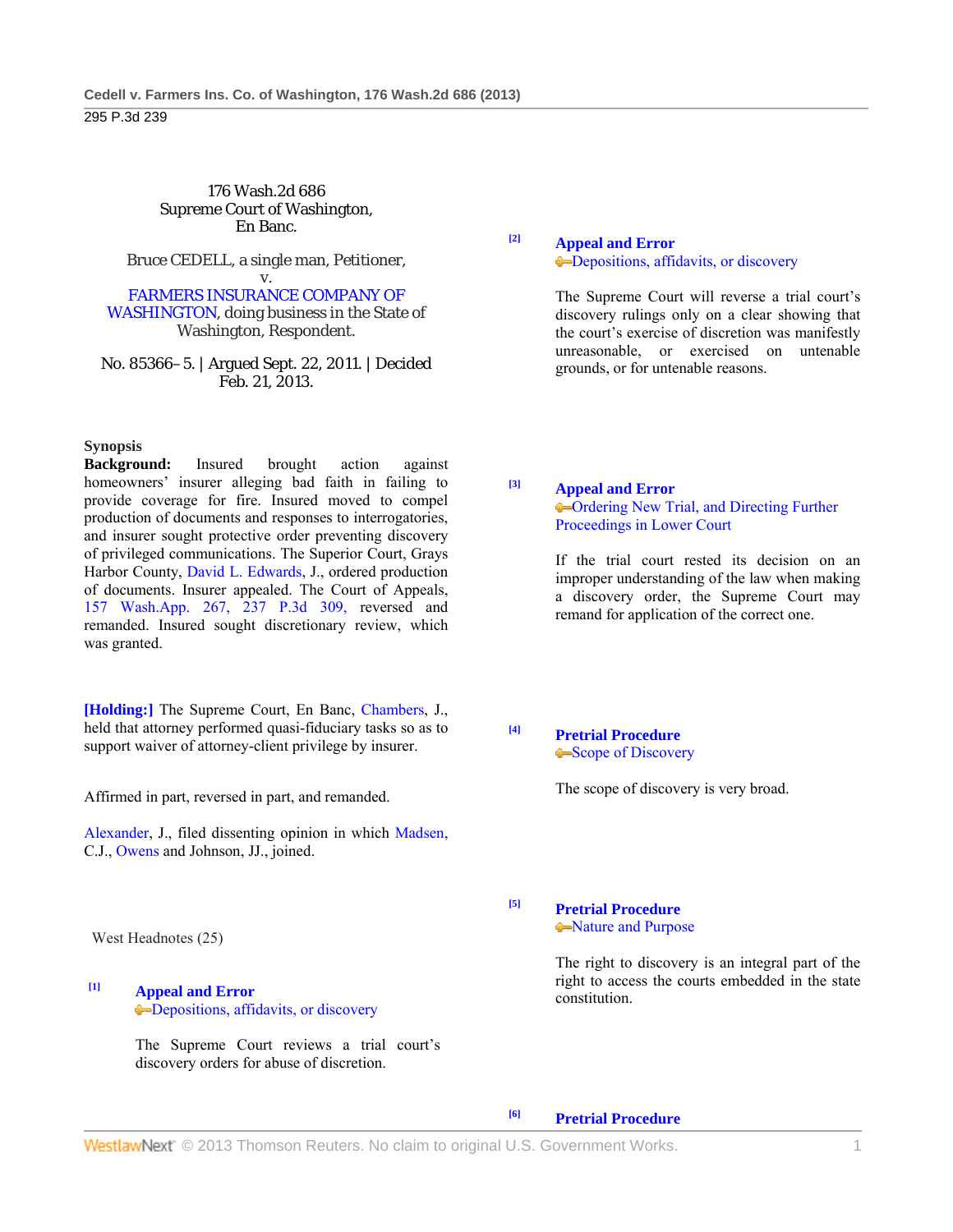#### Objections and protective orders **Privileged Communications and Confidentiality** Objections; claim of privilege

 Because discovery is, by design, intended to be broad, a party wishing to assert a privilege may not simply keep quiet about the information it believes is protected from discovery; it must either, reveal the information, disclose that it has it and assert that it is privileged, or seek a protective order. CR 37(d).

# **[7] Pretrial Procedure**

**[8] Pretrial Procedure**

each document.

objection

Objections and protective orders

 A health care provider seeking to assert a privilege in response to a discovery request must seek a protective order.

Request, notice, or motion and response or

 The best practice regarding discovery requests is for the trial court to require a document log requiring grounds stated with specificity as to

# **[10] Pretrial Procedure**

Insurance policies and related documents

 When a first-party bad faith claim is asserted against an insurer, the insured needs access to the insurer's file maintained for the insured in order to discover facts to support a claim of bad faith.

# **[11] Pretrial Procedure**

#### Insurance policies and related documents

 To accommodate the special considerations of first-party insurance bad faith claims, except for under insured motorist (UIM) claims, the insured is entitled to access to the claims file through discovery.

#### **[12] Privileged Communications and Confidentiality Insurers and insureds**

 In bad faith actions brought by an insured against an insurer under the terms of an insurance contract, communications between the insurer and the attorney are not privileged with respect to the insured.

## **[9] Insurance** Duty to settle or pay

 A first-party bad faith claim arises from the fact that the insurer has a quasi-fiduciary duty to act in good faith toward its insured.

# **[13] Insurance**

**••**Determination of Tort Liability; Actions and **Settlements** 

 An underinsured motorist (UIM) insurer steps into the shoes of the tortfeasor and may defend as the tortfeasor would defend.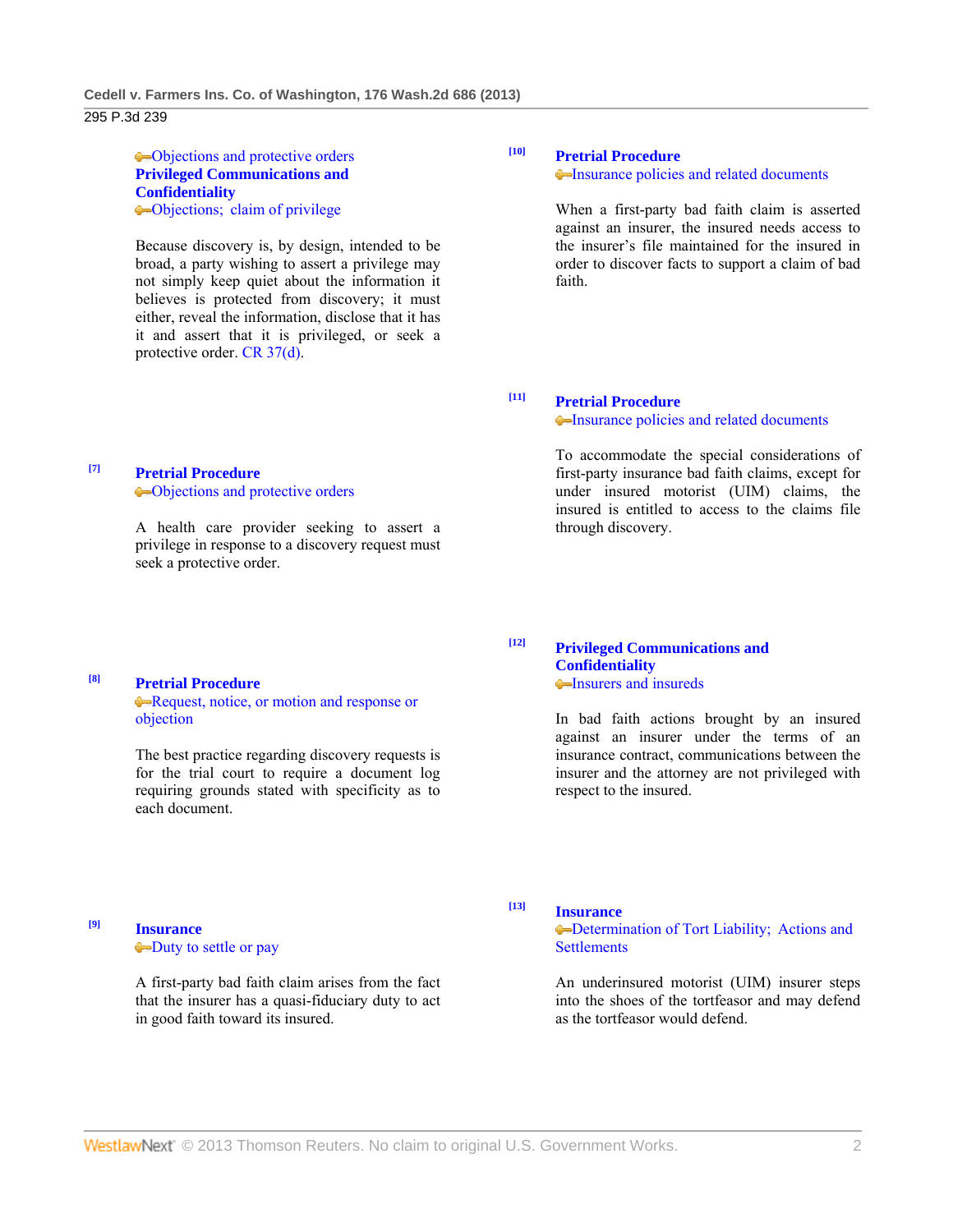#### **[14] Privileged Communications and Confidentiality Insurers and insureds**

 For purposes of application of the attorney-client privilege in a first-party bad faith claim against an under insured motorist (UIM) insurer, the insurance company is entitled to counsel's advice in strategizing the same defenses that the tortfeasor could have asserted.

**[15] Pretrial Procedure** Discovering truth, narrowing issues, and eliminating surprise **Pretrial Procedure Relevancy and materiality** 

> The purpose of discovery is to allow production of all relevant facts and thereby narrow the issues, and promote efficient and early resolution of claims.

**[16] Privileged Communications and Confidentiality** Purpose of privilege

> The purpose of attorney-client privilege is to allow clients to fully inform their attorneys of all relevant facts without fear of consequent disclosure.

# **[17] Insurance** Duty to settle or pay

 First-party bad faith claims by insureds against their own insurer are unique and founded upon two important public policy pillars: that an insurance company has a quasi-fiduciary duty to its insured and that insurance contracts, practices, and procedures are highly regulated and of substantial public interest.

**[18] Pretrial Procedure** Work-product privilege **Privileged Communications and Confidentiality** •Insurers and insureds

> There is no attorney-client privilege relevant between the insured and the insurer in the claims adjusting process, and the attorney-client and work product privileges are generally not relevant.

1 Cases that cite this headnote

**[19] Privileged Communications and Confidentiality Insurers and insureds** 

> An insurer may overcome the presumption of discoverability of attorney-client communications in a first-party bad faith claim by its insured by showing its attorney was not engaged in the quasi-fiduciary tasks of investigating and evaluating or processing the claim, but instead in providing the insurer with counsel as to its own potential liability.

2 Cases that cite this headnote

**[20] Privileged Communications and Confidentiality Insurers and insureds Privileged Communications and Confidentiality In camera review** 

> If an insurer overcomes the presumption of discoverability of attorney-client communications in a first-party bad faith claim by its insured by showing its attorney was not engaged in the quasi-fiduciary tasks of investigating and evaluating or processing the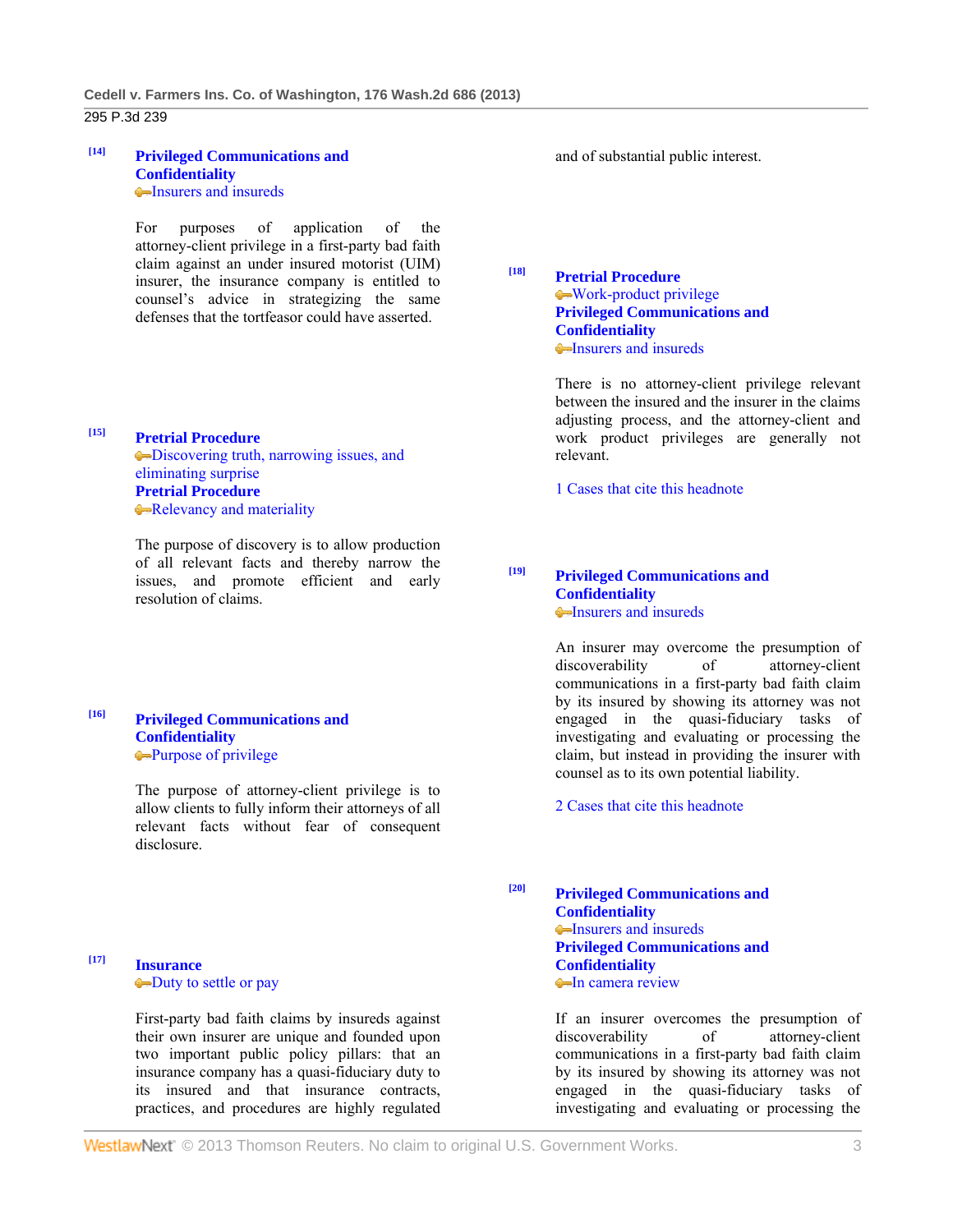claim, the insurance company is entitled to an in camera review of the claims file, and to the redaction of communications from counsel that reflected the mental impressions of the attorney to the insurance company, unless those mental impressions are directly at issue in its quasi-fiduciary responsibilities to its insured.

2 Cases that cite this headnote

## **[21] Privileged Communications and Confidentiality Insurers and insureds**

 If the trial judge finds the attorney-client privilege applies to preclude discovery of communications between insurer and its attorney in first-party bad faith claims by insured, then the court should next address any claims the insured may have to pierce the attorney-client privilege.

**[22] Privileged Communications and Confidentiality** Criminal or other wrongful act or transaction; crime-fraud exception **Privileged Communications and Confidentiality In camera review** 

> The determination of whether the fraud exception to the attorney-client privilege applies involves an in camera review and requires a showing that a reasonable person would have a reasonable belief that an act of bad faith tantamount to civil fraud has occurred; the purpose of the in camera review is to determine whether the attorney client-privilege applies to particular discovery requests, and whether the party seeking discovery has overcome that privilege by showing a foundation in fact for the charge of civil fraud.

# **[23] Privileged Communications and Confidentiality** • Criminal or other wrongful act or transaction; crime-fraud exception **Privileged Communications and Confidentiality In camera review**

 If the civil fraud exception to the attorney-client privilege is asserted, the court must engage in a two-step process: (1) upon a showing that a reasonable person would have a reasonable belief that an act of bad faith has occurred, the trial court will perform an in camera review of the claimed privileged materials, and (2) after in camera review and upon a finding there is a foundation to permit a claim of bad faith to proceed, the attorney-client privilege shall be deemed to be waived.

**[24] Privileged Communications and Confidentiality** Presumptions and burden of proof

> In first-party bad faith claims by an insured against its under insured motorist (UIM) insurer, there is no presumption of waiver by the insurer of the attorney-client privilege.

**[25] Privileged Communications and Confidentiality** Insurers and insureds **Privileged Communications and Confidentiality** Presumptions and burden of proof

> Attorney for homeowners' insurer performed quasi-fiduciary functions of investigating, evaluating, negotiating, and processing underlying claim, in addition to advising insurer as to the law and strategy, so as to support presumptive waiver of attorney-client privilege by insurer and entitle insured to discovery of claims file in first-party bad faith claim filed by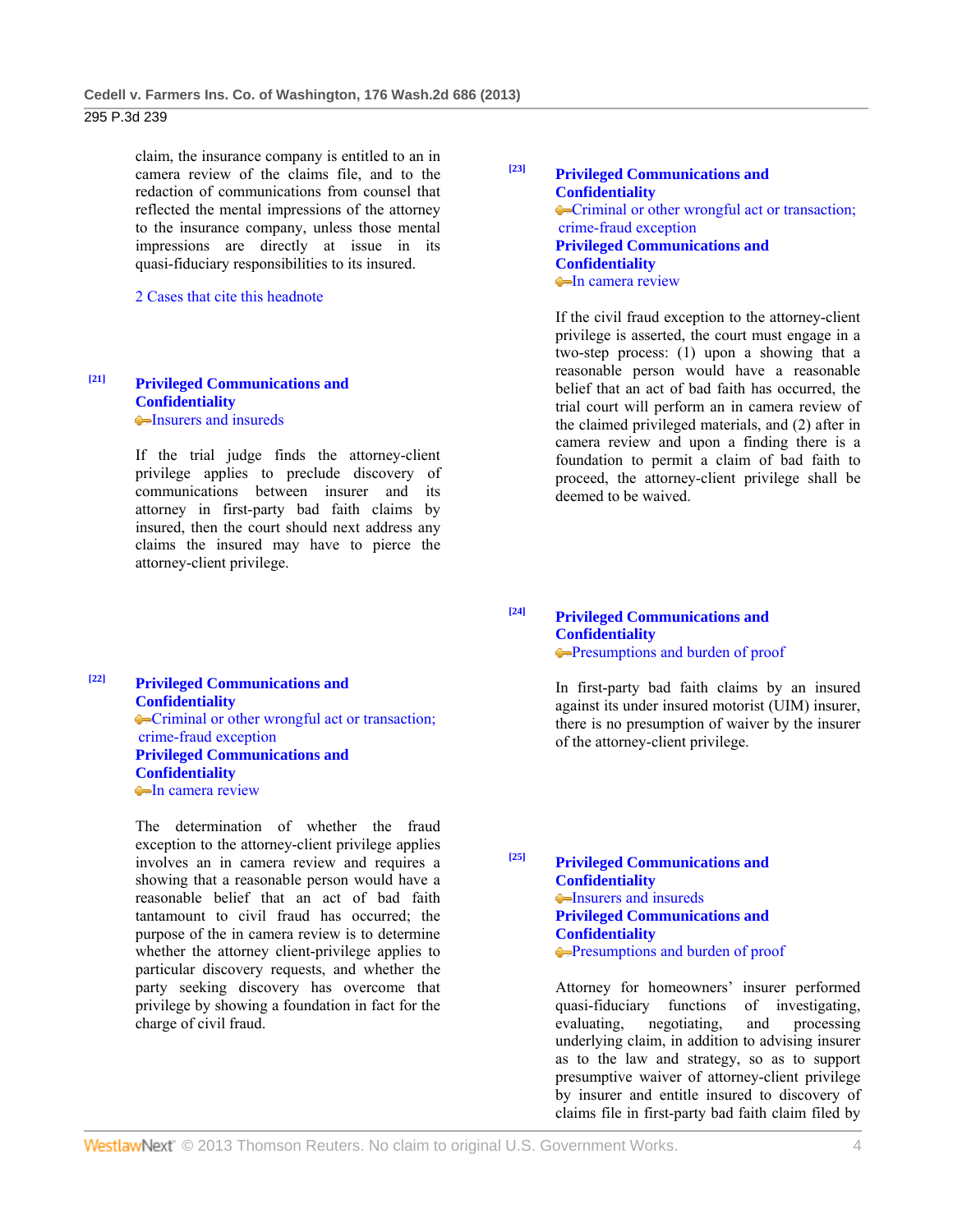#### insured.

1 Cases that cite this headnote

#### **Attorneys and Law Firms**

**\*\*241** Stephen Lyle Olson, Olson Zabriskie Campbell, Montesano, WA, for Petitioner.

Curt E.H. Feig, Michael A. Guadagno, Nicoll Black & Feig PLLC, Seattle, WA, for Respondent.

Bryan Patrick Harnetiaux, Attorney at Law, Spokane, WA, George M. Ahrend, Ahrend Albrecht PLLC, Ephrata, WA, for Amicus Curiae on behalf of Washington State Association.

Stewart Andrew Estes, Keating, Bucklin & McCormack, Inc., P.S., Michael Barr King, Justin Price Wade, Carney Badley Spellman PS, Seattle, WA, for Amicus Curiae on behalf of Washington Defense Trial Lawyers.

Pamela A. Okano, Michael Simpson Rogers, Reed McClure, Seattle, WA, for Amicus Curiae on behalf of Washington Association of Mutual.

**Opinion**  CHAMBERS, J.\*

**\*690** ¶ 1 Bruce Cedell's home was destroyed by fire. After being unresponsive for seven months, his insurer threatened to deny coverage and made a take it or leave it one time offer for only a quarter of what the court eventually found the claims to be worth. Cedell brought suit alleging bad faith. The company resisted disclosing its claims file, among other things, and Cedell moved to compel production. After a hearing and a review of the claims file in camera, the trial court granted Cedell's motion. On interlocutory review, the Court of Appeals held that the attorney-client privilege applies to a bad **\*\*242** faith claim by a first party insured, that the fraud exception to the attorney-client privilege requires a showing of actual fraud, and that the trial court erred in reviewing Cedell's claims file in camera because Cedell had not made a sufficient prima facie showing of fraud. *Cedell v. Farmers Ins. Co. of Wash.,* 157 Wash.App. 267, 269–70, 237 P.3d 309 (2010). The Court of Appeals vacated the trial court's sanctions and discovery orders. This case turns on the application and scope of the attorney-client privilege in a claim for insurance bad faith. We affirm in part, reverse in part, and remand to the trial for further proceedings consistent with this opinion.

## **FACTS AND PROCEDURAL HISTORY**

¶ 2 Cedell insured his home in Elma with Farmers Insurance Company of Washington (Farmers) for over 20 years. **\*691** In November 2006, when Cedell was not at home, a fire broke out in his bedroom. His girl friend, Ms. Ackley, called the fire department and carried their two month old child outside. The fire completely destroyed the second story of the home. Ackley claimed that a candle had started the fire.

¶ 3 The Elma Fire Department concluded that the fire was "likely" accidental. Clerk's Papers (CP) at 477. Farmers' fire investigator found "no physical evidence supporting an incendiary origin" and agreed with the fire department that a candle was "a possible, or even probable, source of ignition ... consistent with the remaining physical evidence." *Id.* at 482. He stated that Ackley's "admission that she lit a 'flower candle' on the headboard" was "consistent with the acute burn patterns seen to the headboard and mattress," explaining that "[c]andles with foreign objects imbedded are frequent causes of accidental fires when the objects, such as dried flowers, substantially alter the candle's burning characteristics." Id. Farmers, nevertheless, delayed its coverage determination, noting that Ackley (who was not an insured) had given inconsistent statements.<sup>1</sup> Cedell alleges that Farmers ignored repeated phone calls and that he was forced to file a claim with the office of the insurance commissioner and ultimately, eight months after the fire, hire an attorney to elicit action from his insurer.

¶ 4 In January 2007, a Farmers adjuster estimated that Farmers' exposure would be about \$70,000 for the house and \$35,000 for its contents. A few months later, a Farmer's estimator, Joe Mendoza, concluded that the fire-related damage to the residence alone was about \$56,498. Farmers hired an attorney, Ryan Hall, to assist in making a coverage determination. Hall examined Cedell and Ackley under oath. In July 2007, Hall sent Cedell a letter stating that the origin of the fire was unknown and that Farmers might deny coverage based on a delay in reporting and Ackley's **\*692** and Cedell's inconsistent statements about the fire.<sup>2</sup> The letter extended to Cedell a one-time offer of \$30,000, good for 10 days. Cedell tried unsuccessfully to contact Farmers about the offer during the 10 days, but no one from Farmers returned his call.

¶ 5 In November 2007, Cedell sued Farmers, alleging, among other things, that it acted in bad faith in handling his claim. In response to his discovery requests, Farmers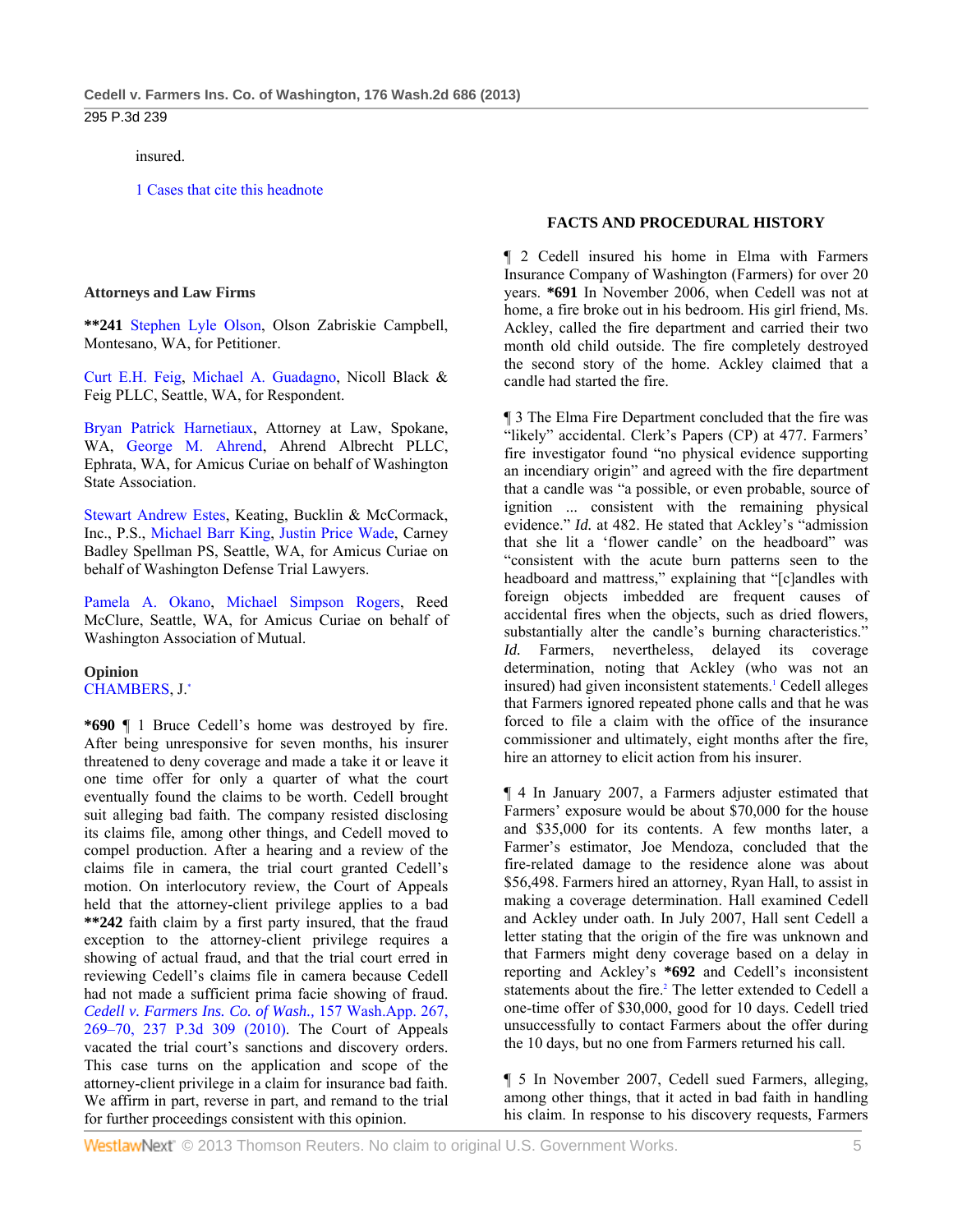produced a heavily redacted claims file, asserting that the redacted information was not relevant or was privileged. Farmers also declined to answer some of Cedell's interrogatories on the ground of attorney-client privilege, including Cedell's question of why it "gave Bruce Cedell 10 days to either accept or reject the above offer." CP at 5.

¶ 6 Cedell filed a motion to compel. Relying on *Soter v. Cowles Publ'g Co.,* 131 Wash.App. 882, 895, 130 P.3d 840 (2006), *aff'd,* 162 Wash.2d 716, 174 P.3d 60 (2007), Cedell contended that "the claim of privilege and work product in bad faith litigation is severely limited and does not apply" to the insurer's **\*\*243** benefit in a bad faith action by a first party insured. CP at 2–3. Cedell moved for disclosure or, in the alternative, for an in camera review of the files. Farmers opposed the motion, argued that Cedell had to make an initial showing of civil fraud to obtain the full claims file, and sought an order "protecting from discovery all privileged communication with its counsel Ryan Hall." CP at 363; Verbatim Report of Proceedings (VRP) (Feb. 23, 2009) at 14.

¶ 7 Judge David Edwards held a hearing to consider the competing motions. He concluded that the insured was not required to make a showing of civil fraud before the claims file could be released, but instead merely "some foundation [in] fact to support a good faith belief by a reasonable person that [ ] there may have been wrongful conduct **\*693** which could invoke the fraud exception." VRP (Feb. 23, 2009) at 20–21 (citing *Escalante v. Sentry Ins. Co.,* 49 Wash.App. 375, 743 P.2d 832 (1987), *overruled on other grounds by Ellwein v. Hartford Accident & Indem. Co.,* 142 Wash.2d 766, 15 P.3d 640 (2001), *overruled by Smith v. Safeco Ins. Co.,* 150 Wash.2d 478, 78 P.3d 1274 (2003)). Judge Edwards found that (1) Cedell was not home at the time of the fire, (2) the fire department and Farmers' fire investigator had concluded the fire was accidental, (3) Farmers knew the fire had left Cedell homeless, (4) a Farmers adjuster appraised the damage to the house at \$56,498.84, (5) another adjustor estimated the damage at \$70,000 for the house and \$35,000 for its contents, (6) Farmers made a one-time offer of \$30,000 with an acceptance period that fell when Hall was out of town, (7) Farmers threatened to deny Cedell coverage and claimed he misrepresented material information without explanation, and (8) the damage to the house was eventually valued at over \$115,000 and more than \$16,000 in code updates. The judge found these facts "adequate to support a good faith belief by a reasonable person that wrongful conduct sufficient to invoke the fraud exception set forth in *Escalante* to the attorney-client privilege had occurred" and ordered the claim files produced for an in camera

review. CP at 494–95; VRP at 21. He also awarded Cedell his attorney fees for the motion, capped at \$2,500, and assessed punitive sanctions against Farmers of \$5,000, payable to the court.

¶ 8 After reviewing the documents in camera, Judge Edwards, relying on *Barry v. USAA,* 98 Wash.App. 199, 205, 989 P.2d 1172 (1999), revised his view of what was required to release an unredacted claim file in a first party bad faith action:

> In the context of a claim arising from a residential fire, the insurer owes the insured a heightened duty—a fiduciary duty, which by its nature is not, and should not be, adversarial. Under such circumstances, the insured is entitled to discover the entire claims file kept by the insured without exceptions for any claims of attorney-client privilege.

**\*694** CP at 487. He ordered Farmers to provide Cedell with all documents that it had withheld or redacted based on the attorney-client privilege, increased the sanctions payable to Cedell to \$15,000, and increased the sanctions payable to the court to \$25,000.

¶ 9 The Court of Appeals granted discretionary interlocutory review and reversed. The Court of Appeals found that "a factual showing of bad faith" was insufficient to trigger an in camera review of the claims file. *Cedell,* 157 Wash.App. at 278, 237 P.3d 309. The court below impliedly found that a showing that the insurer used the attorney to further a bad faith denial of the claim was not sufficient grounds to pierce the attorney-client privilege. *Id.* at 276–78, 237 P.3d 309.

¶ 10 We granted review. The Washington State Association for Justice Foundation, the Washington Defense Trial Lawyers, and the National Association of Mutual Insurance Companies submitted briefs as amici curiae.

#### **ANALYSIS**

# **A. STANDARD OF REVIEW**

**[1] [2] [3]** ¶ 11 We review a trial court's discovery orders for abuse of discretion. *T.S. v. Boy Scouts of Am.,* 157 Wash.2d 416, 423, 138 P.3d 1053 (2006) (citing *John*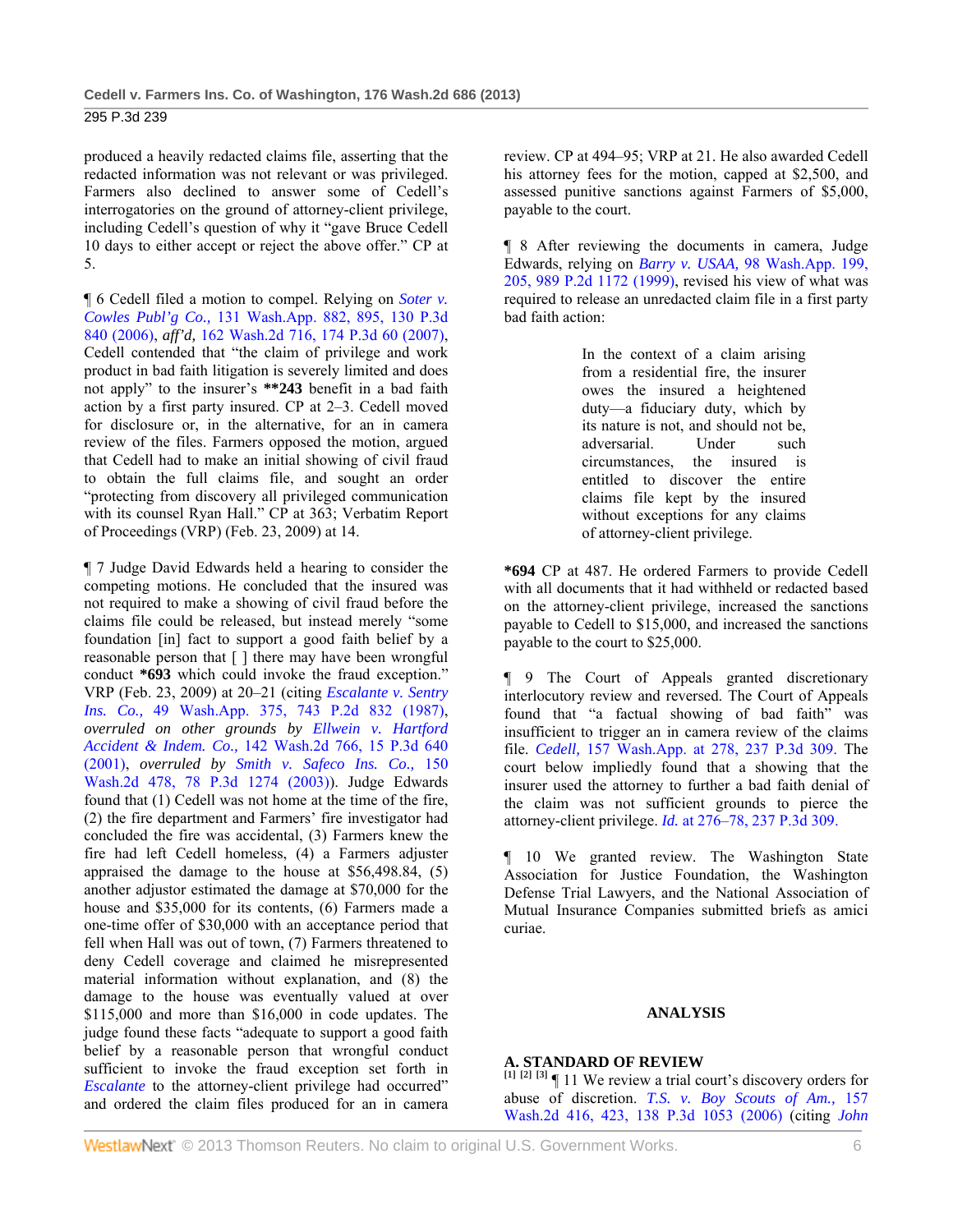*Doe v. Puget Sound Blood Ctr.,* 117 Wash.2d 772, 778, 819 P.2d 370 (1991)). We will reverse a trial court's discovery rulings "only 'on a clear showing' that the court's exercise of **\*\*244** discretion was 'manifestly unreasonable, or exercised on untenable grounds, or for untenable reasons.' " *Id.* (quoting *State ex rel. Carroll v. Junker,* 79 Wash.2d 12, 26, 482 P.2d 775 (1971)). If the trial court rested its decision on an improper understanding of the law, we may remand for application of the correct one. *Dreiling v. Jain,* 151 Wash.2d 900, 907, 93 P.3d 861 (2004) (citing *King v. Olympic Pipe Line Co.,* 104 Wash.App. 338, 369, 16 P.3d 45 (2000)).

## **\*695 B. SCOPE OF DISCOVERY GENERALLY**

**[4] [5] [6] [7] [8]** ¶ 12 The scope of discovery is very broad. *Coburn v. Seda,* 101 Wash.2d 270, 276, 677 P.2d 173 (1984) (citing *Bushman v. New Holland Div. of Sperry Rand Corp.,* 83 Wash.2d 429, 434, 518 P.2d 1078 (1974)). The right to discovery is an integral part of the right to access the courts embedded in our constitution. *Lowy v. PeaceHealth,* 174 Wash.2d 769, 776–77, 280 P.3d 1078 (2012) (citing *Doe,* 117 Wash.2d at 780–81, 819 P.2d 370). As we noted recently:

Besides its constitutional cornerstone, there are practical reasons for discovery. Earlier experiences with a "blindman's bluff" approach to litigation, where each side was required "literally to guess at what their opponent would offer as evidence," were unsatisfactory. Michael E. Wolfson, *Addressing the Adversarial Dilemma of Civil Discovery,* 36 Clev. St. L.Rev. 17, 22 (1988). As modern day pretrial discovery has evolved, it has contributed enormously to "a more fair, just, and efficient process." *Id.* at 20. Effective pretrial disclosure, so that each side knows what the other side knows, has narrowed and clarified the disputed issues and made early resolution possible. As importantly, early open discovery exposed meritless and unsupported claims so they could be dismissed. It is uncontroverted that early and broad disclosure promotes the efficient and prompt resolution of meritorious claims and the efficient elimination of meritless claims.

*Lowy,* 174 Wash.2d at 777, 280 P.3d 1078. Because discovery is, by design, intended to be broad, a party wishing to assert a privilege may not simply keep quiet about the information it believes is protected from discovery; it must either, reveal the information, disclose that it has it and assert that it is privileged, or seek a protective order. *Magana v. Hyundai Motor Am.,* 167 Wash.2d 570, 584, 220 P.3d 191 (2009) (citing CR 37(d)); *Wash. State Physicians Ins. Exch. & Ass'n v.* 

*Fisons Corp.,* 122 Wash.2d 299, 354, 858 P.2d 1054 (1993). A health care provider seeking to assert a privilege must seek a protective order. *Lowy,* 174 Wash.2d at 789, 280 P.3d 1078. The best practice is for the trial court to require a document log **\*696** requiring grounds stated with specificity as to each document. *See Dreiling,* 151 Wash.2d at 916–17, 93 P.3d 861; *see also Rental Hous. Ass'n of Puget Sound v. City of Des Moines,* 165 Wash.2d 525, 538–39, 199 P.3d 393 (2009) (emphasizing value of privilege log). The burden of persuasion is upon the party seeking the protective order. *See* CR 26(c); *see also Blankenship v. Hearst Corp.,* 519 F.2d 418, 429 (9th Cir.1975) (opponent of disclosure bore "heavy burden of showing why discovery [should be] denied").

# **C. ATTORNEY–CLIENT PRIVILEGE IN INSURANCE BAD FAITH CLAIMS**

**[9] [10]** ¶ 13 When an insured asserts bad faith against his insurer in the way the insurer has handled the insured's claim, unique considerations arise. There are numerous recognized actions for bad faith against medical, homeowner, automobile, and other insurers in which the insured must have access to the claims file in order to prove the claim. For example, there are bad faith investigations, *Safeco Ins. Co. of Am. v. Butler,* 118 Wash.2d 383, 389, 823 P.2d 499 (1992); untimely investigations, *Van Noy v. State Farm Mut. Auto. Ins. Co.,* 142 Wash.2d 784, 793, 16 P.3d 574 (2001); failure to inform the insured of available benefits, *Anderson v. State Farm Mut. Ins. Co.,* 101 Wash.App. 323, 2 P.3d 1029 (2000); and making unreasonably low offers, *Keller v. Allstate Ins. Co.,* 81 Wash.App. 624, 915 P.2d 1140 (1996). A first party bad faith claim arises from the fact that the insurer has a quasi-fiduciary duty to act in good faith toward its insured. *St. Paul Fire & Marine Ins. Co. v. Onvia, Inc.,* 165 Wash.2d 122, 128, 196 P.3d 664 (2008); *Van Noy,* 142 Wash.2d at 793, 16 P.3d 574. The **\*\*245** insured needs access to the insurer's file maintained for the insured in order to discover facts to support a claim of bad faith. Implicit in an insurance company's handing of claim is litigation or the threat of litigation that involves the advice of counsel. To permit a blanket privilege in insurance bad faith claims because of the participation of lawyers hired or employed by insurers **\*697** would unreasonably obstruct discovery of meritorious claims and conceal unwarranted practices.

**[11] [12]** ¶ 14 To accommodate the special considerations of first party insurance bad faith claims, except for under insured motorist (UIM) claims, the insured is entitled to access to the claims file. As our Court of Appeals has observed, "it is a well-established principle in bad faith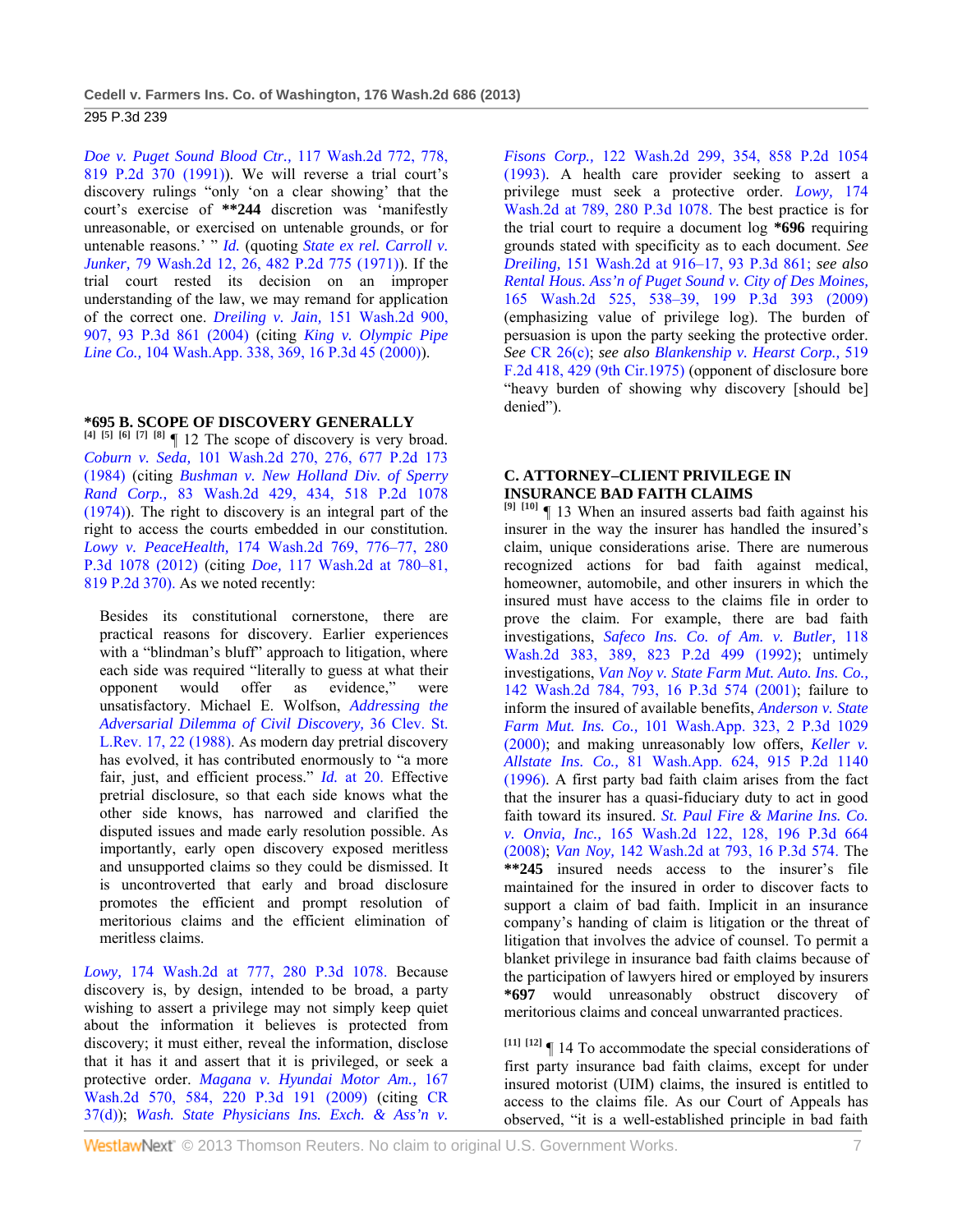actions brought by an insured against an insurer under the terms of an insurance contract that communications between the insurer and the attorney are not privileged with respect to the insured." *Barry,* 98 Wash.App. at 204, 989 P.2d 1172 (citing *Baker v. CNA Ins. Co.,* 123 F.R.D. 322, 326 (D.Mont.1988)); *accord Escalante,* 49 Wash.App. at 394, 743 P.2d 832; *Silva v. Fire Ins. Exch.,* 112 F.R.D. 699 (D.Mont.1986). In *Silva,* the Montana court noted, "The time-worn claims of work product and attorney-client privilege cannot be invoked to the insurance company's benefit where the only issue in the case is whether the company breached its duty of good faith in processing the insured's claim." *Silva,* 112 F.R.D. at 699–700.

**[13] [14]** ¶ 15 *Barry* was a UIM case, and of course, we recognize a difference between UIM bad faith claims and other first party bad faith claims. The UIM insurer steps into the shoes of the tortfeasor and may defend as the tortfeasor would defend. Thus, in the UIM context, the insurance company is entitled to counsel's advice in strategizing the same defenses that the tortfeasor could have asserted. However, even in a claim alleging bad faith in handling of a UIM claim, there are limits to the insurer's attorney-client privilege.<sup>3</sup> Where there is a valid attorney-client privilege, the fraud exception is one of the exceptions that will pierce the privilege.<sup>4</sup> In a UIM context, the Escalante court set forth a two-step process to limit attorney-client privilege:

**\*698** First, the court determines whether there is a factual showing adequate to support a good faith belief by a reasonable person that wrongful conduct sufficient to evoke the fraud exception has occurred. Second, if so, the court subjects the documents to an in camera inspection to determine whether there is a foundation in fact for the charge of civil fraud. The in camera inspection is a matter of trial court discretion.

*Barry,* 98 Wash.App. at 206, 989 P.2d 1172 (citations omitted) (citing *Escalante,* 49 Wash.App. at 394, 743 P.2d 832; *Seattle Nw. Sec. Corp. v. SDG Holding Co.,* 61 Wash.App. 725, 740, 812 P.2d 488 (1991)).

# **D. BALANCING INSURERS NEED FOR ATTORNEY–CLIENT PRIVILEGE AND THE INSURED'S NEED TO ACCESS THE CLAIMS FILE**

**[15] [16] [17]** ¶ 16 We recognize that two principles we hold dear are in tension in insurance bad faith claims. The purpose of discovery is to allow production of all relevant facts and thereby narrow the issues, and promote efficient and early resolution of claims. The purpose of attorney-client privilege is to allow clients to fully inform

their attorneys of all relevant facts without fear of consequent disclosure. *Escalante,* 49 Wash.App. at 393, 743 P.2d 832 (citing **\*\*246** *Coburn,* 101 Wash.2d at 274, 677 P.2d 173). First party bad faith claims by insureds against their own insurer are unique and founded upon two important public policy pillars: that an insurance company has a quasi-fiduciary duty to its insured and that insurance contracts, practices, and procedures are highly regulated and of substantial public interest. *Van Noy,* 142 Wash.2d at 793, 16 P.3d 574; *St. Paul Fire,* 165 Wash.2d at 128–29, 196 P.3d 664.

 $[18]$   $[19]$   $[20]$   $[21]$   $[17]$  To protect these principles, we adopt the same basic approach as the Court of Appeals did in *Barry.* We start from the presumption that there is no attorney-client **\*699** privilege relevant between the insured and the insurer in the claims adjusting process, and that the attorney-client and work product privileges are generally not relevant. *Barry,* 98 Wash.App. at 204, 989 P.2d 1172. However, the insurer may overcome the presumption of discoverability by showing its attorney was not engaged in the quasi-fiduciary tasks of investigating and evaluating or processing the claim, but instead in providing the insurer with counsel as to its own potential liability; for example, whether or not coverage exists under the law.<sup>5</sup> Upon such a showing, the insurance company is entitled to an in camera review of the claims file, and to the redaction of communications from counsel that reflected the mental impressions of the attorney to the insurance company, unless those mental impressions are directly at issue in its quasi-fiduciary responsibilities to its insured. *See Escalante,* 49 Wash.App. 375, 743 P.2d 832. If the trial judge finds the attorney-client privilege applies, then the court should next address any claims the insured may have to pierce the attorney-client privilege.<sup>6</sup>

**[22]** ¶ 18 The fraud exception to the attorney-client privilege is deeply rooted in our jurisprudence. *See* ROBERT H. ARONSON, THE LAW OF EVIDENCE IN WASHINGTON § 501.03[2][h][ii], at 501–24 (4th ed.2012) (citing *Craig v. A.H. Robins Co.,* 790 F.2d 1, 5 (1st Cir.1986)). Our courts have followed a **\*700** two-step approach. The first step is to invoke an in camera review and requires a showing that a reasonable person would have a reasonable belief that an act of bad faith tantamount to civil fraud has occurred. *Barry,* 98 Wash.App. at 208, 989 P.2d 1172; *Escalante,* 49 Wash.App. at 394, 743 P.2d 832; *see also Seattle Nw. Sec. Corp.,* 61 Wash.App. at 740, 812 P.2d 488. The purpose of the in camera review is to determine "whether the attorney client-privilege applies to particular discovery requests, and whether appellants have overcome that privilege by showing a foundation in fact for the charge of civil fraud." *Escalante,* 49 Wash.App. at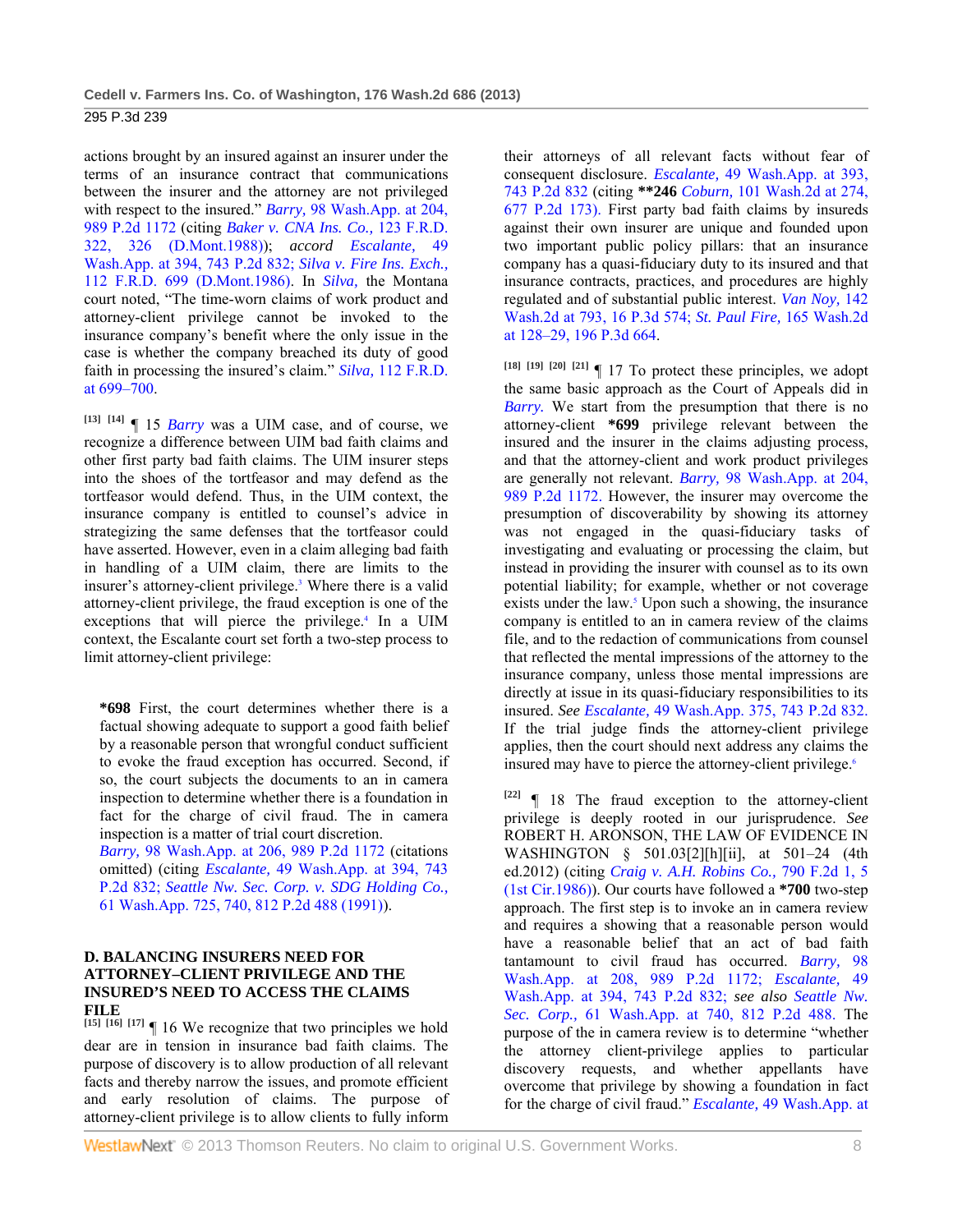394, 743 P.2d 832. *Escalante* suggests if an insurer engages in bad faith in an attempt to defeat a meritorious claim, bad faith was tantamount to civil fraud. *See id.* (citing *United Servs. Auto. Ass'n v. Werley,* 526 P.2d 28 (Alaska 1974)). We agree.

**[23] [24]** ¶ 19 To summarize, in first party insurance claims by insured's claiming bad faith in the handling and processing of claims, other than UIM claims, there is a presumption of no attorney-client privilege. However, the insurer may assert an attorney-client privilege upon a showing in camera that the attorney was providing counsel to the insurer and not engaged in a quasi-fiduciary function. Upon such a showing, the insured may be entitled to pierce the attorney-client **\*\*247** privilege. If the civil fraud exception is asserted, the court must engage in a two-step process. First, upon a showing that a reasonable person would have a reasonable belief that an act of bad faith has occurred, the trial court will perform an in camera review of the claimed privileged materials. Second, after in camera review and upon a finding there is a foundation to permit a claim of bad faith to proceed, the attorney-client privilege shall be deemed to be waived. However, in first party UIM claims, there is no presumption of waiver by the insurer of the attorney-client privilege but, consistent with *Escalante,* 49 Wash.App. at 394, 743 P.2d 832, and *Barry,* 98 Wash.App. at 206, 989 P.2d 1172, that privilege may be pierced, among other ways, by the two step procedure described above for showing the bad faith civil fraud exception is applicable.

## **\*701 E. ADDRESSING THE FACTS OF THIS CASE**

**[25]** ¶ 20 Farmers hired an attorney, Hall, to advise it on legal issue of coverage. To the extent Hall issued legal opinions as to Cedell's coverage under the policy, Farmers would be able to seek to overcome the presumption favoring disclosure by showing Hall was not acting in one of the ways the insurer must act in a quasi-fiduciary way toward its insured. However, Farmers hired Hall to do more than give legal opinions. The record suggests that Hall assisted in the investigation. Hall took sworn statements from Cedell and a witness and corresponded with Cedell. Hall assisted in adjusting the claim by negotiating with Cedell. Seven months after the fire, Hall wrote to Cedell offering a "one time offer" of \$30,000, which was open for only 10 days, and threatened denial of coverage if the offer was not accepted. It was Hall who was negotiating with Cedell on behalf of Farmers and it was Hall who did not return his calls when Cedell was attempting to respond to the offer. While Hall may have advised Farmers as to the law and strategy, he also performed the functions of investigating, evaluating,

negotiating, and processing the claim. These functions and prompt and responsive communications with the insured are among the activities to which an insurer owes a quasi-fiduciary duty to Cedell.

¶ 21 Assuming Farmers was able to overcome the presumption of disclosure based upon a showing that Hall was not engaged in quasi-fiduciary activities, it was entitled to an in camera review and the redaction of his advice and mental impressions he provided to his client. Here, the trial court did examine in camera the documents to which Farmers asserted an attorney-client privilege. However, it is not clear the court followed the test we set forth today. We remand to the trial court for further proceedings consistent with this opinion.

#### **\*702 CONCLUSION**

¶ 22 Cedell is entitled to broad discovery, including, presumptively the entire claims file. The insurer may overcome this presumption by showing in camera its attorney was not engaged in the quasi-fiduciary tasks of investigating and evaluating the claim. Upon such a showing, the insurance company is entitled to the redaction of communications from counsel that reflected the mental impressions of the attorney to the insurance company, unless those mental impressions are directly at issue in their quasi-fiduciary responsibilities to their insured. The insured is then entitled to attempt to pierce the attorney-client privilege. If the insured asserts the civil fraud exception, the court must engage in a two step process to determine if the claimed privileged documents are discoverable. We reverse the Court of Appeals in part, affirm in part, and remand to the trial court for further proceedings consistent with this opinion.

WE CONCUR: CHARLES W. JOHNSON, MARY E. FAIRHURST, DEBRA L. STEPHENS, and CHARLES K. WIGGINS, Justices.

ALEXANDER, J.\* (dissenting).

¶ 23 Although I agree with the majority that we should remand to the trial court **\*\*248** for "further proceedings," I disagree with its determination that these proceedings should be conducted consistent with the majority opinion. Majority at 2. I reach that conclusion because the majority incorrectly determines that an insurer, like Farmers Insurance Company, is not entitled to the protections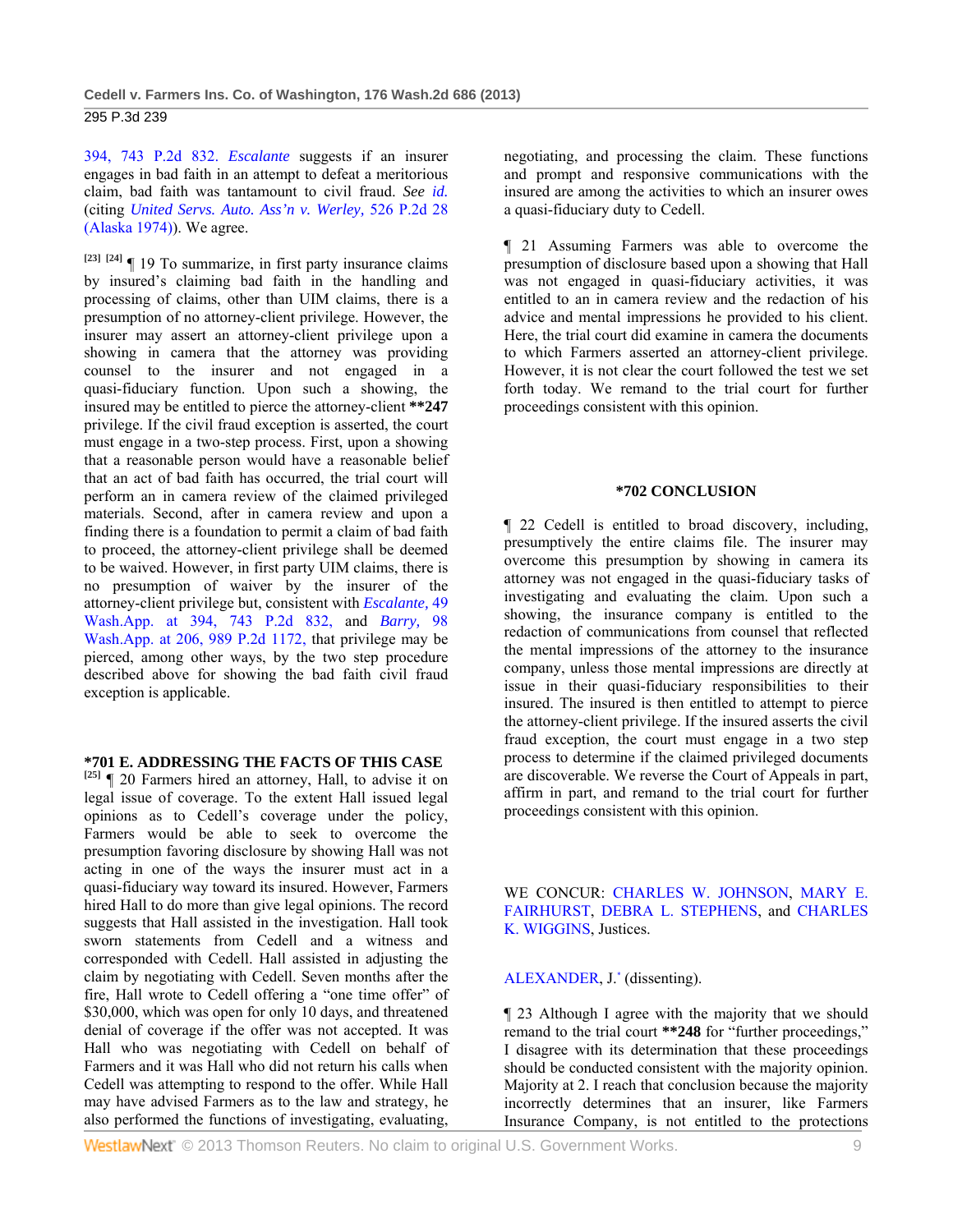provided by the statutory attorney client privilege in a bad faith action by a first party insured. That, of course, is the position advanced by the petitioner here, Bruce Cedell. As support for his petition, Cedell cited a **\*703** statement by the Court of Appeals in *Barry v. USAA,* 98 Wash.App. 199, 204, 989 P.2d 1172 (1999), that "in bad faith actions brought by an insured against an insurer under the terms of an insurance contract [,] ... communications between the insurer and the attorney are not privileged" with respect to the insured.

¶ 24 Farmers correctly observes that this statement was dictum and it points out that the *Barry* court, relying on *Escalante v. Sentry Insurance Co.,* 49 Wash.App. 375, 743 P.2d 832 (1987), *overruled on other grounds by Ellwein v. Hartford Accident & Indem. Co.,* 142 Wash.2d 766, 15 P.3d 640 (2001), *overruled by Smith v. Safeco Ins. Co.,* 150 Wash.2d 478, 78 P.3d 1274 (2003), held that the attorney-client privilege did apply in the context of that case. Unlike the instant case, *Escalante* and *Barry* involved underinsured motorist (UIM) claims. But since this pair of UIM cases constitute the only Washington authority directly bearing on the question of the applicability of the attorney-client privilege in a first-party bad faith action, my analysis appropriately begins with a discussion of these cases.

¶ 25 In *Escalante,* the parents of a deceased automobile passenger brought a bad faith action against the UIM insurer of the automobile. In the course of litigating their claim, the parents sought materials relating to the insurer's evaluation of the claim, arguing that the attorney-client privilege did not protect information relevant to a bad faith claim. *Escalante,* 49 Wash.App. at 393, 743 P.2d 832. The Court of Appeals rejected this argument, albeit implicitly, recognizing the attorney-privilege codified by RCW 5.60.060(2). The court indicated that the privilege could be overcome by "a showing of a foundation in fact for the charge of civil fraud." *Id.* at 394, 743 P.2d 832. It did not, however, hold that the privilege is inapplicable in a bad faith action.

¶ 26 In *Barry,* an insured sued her insurance company, USAA, for bad faith for its failure to pay a UIM claim. During discovery, the insured requested reports from the **\*704** claims adjuster and correspondence from the attorney who handled the claim. After initially ordering USAA to submit the documents for in camera review, the trial court granted USAA's motion for reconsideration and denied the insured's request to inspect the claims file, concluding that the insured had failed to establish sufficient wrongful conduct to invoke the fraud exception to the attorney-client privilege.

¶ 27 On appeal, the Court of Appeals examined whether any of the documents the insured was seeking were privileged. The court began by making the observation set forth above that "it is a well-established principle in bad faith actions brought by an insured against an insurer ... that communications between the insurer and the attorney are not privileged with respect to the insured." *Barry,* 98 Wash.App. at 204, 989 P.2d 1172 (citing *Baker v. CNA Ins. Co.,* 123 F.R.D. 322, 326 (D.Mont.1988); *Silva v. Fire Ins. Exch.,* 112 F.R.D. 699 (D.Mont.1986)). The *Barry* court endorsed the rule articulated in *Silva* that " '[t]he time-worn claims of work product and attorney-client privilege cannot be invoked to the insurance company's benefit where the only issue in the case is whether the company breached its duty of good faith in processing the insured's claim.' " *Id.* (quoting *Silva,* 112 F.R.D. at 699–700). The court went on to say, however, that there was "good reason" to treat first-party bad faith actions involving the processing of UIM claims differently than other first-party claims. *Id.* It observed that "UIM carriers stand in the shoes of the underinsured motorist/tortfeasor to the extent of the carrier's policy limits" and, consequently, are "entitled to pursue all the defenses against the UIM claimant that could have been asserted by the tortfeasor." **\*\*249** *Id.* at 205, 989 P.2d 1172 (citing *Dayton v. Farmers Ins. Group,* 124 Wash.2d 277, 281, 876 P.2d 896 (1994)). "Because the provision of UIM coverage is by nature adversarial," the court explained, "an inevitable conflict exists between the UIM carrier and the UIM insured." *Id.* (citing *Fisher v. Allstate Ins. Co.,* 136 Wash.2d 240, 249, 961 P.2d 350 (1998)). **\*705** The court concluded that the "friction between this adversarial relationship and the traditional fiduciary relationship of an insured and an insurer" entitled the UIM insurer to the protections of the attorney-client privilege. *Id.*

¶ 28 The case before us is obviously distinguishable from *Escalante* and *Barry* because it did not arise in a UIM context. It is essentially akin to *Silva,* which involved a claim against an insurer for the loss of a house in a fire. *See Silva,* 112 F.R.D. at 699 ("The instant discovery dispute arises out of plaintiff's request that defendant produce its complete claims file concerning her fire insurance claim."). In *Silva,* the court ruled that "a plaintiff in a first-party bad faith action is entitled to discover the entire claims file kept by the insurer." *Id.* (citing *In re Bergeson,* 112 F.R.D. 692, 697 (D.Mont.1986)). The court went on to hold that "the general rule in cases of this nature should be that the plaintiff is absolutely entitled to discovery of the claims file." *Id.* at 700. Under that general rule, Farmers would not be able invoke the attorney-client privilege to its benefit.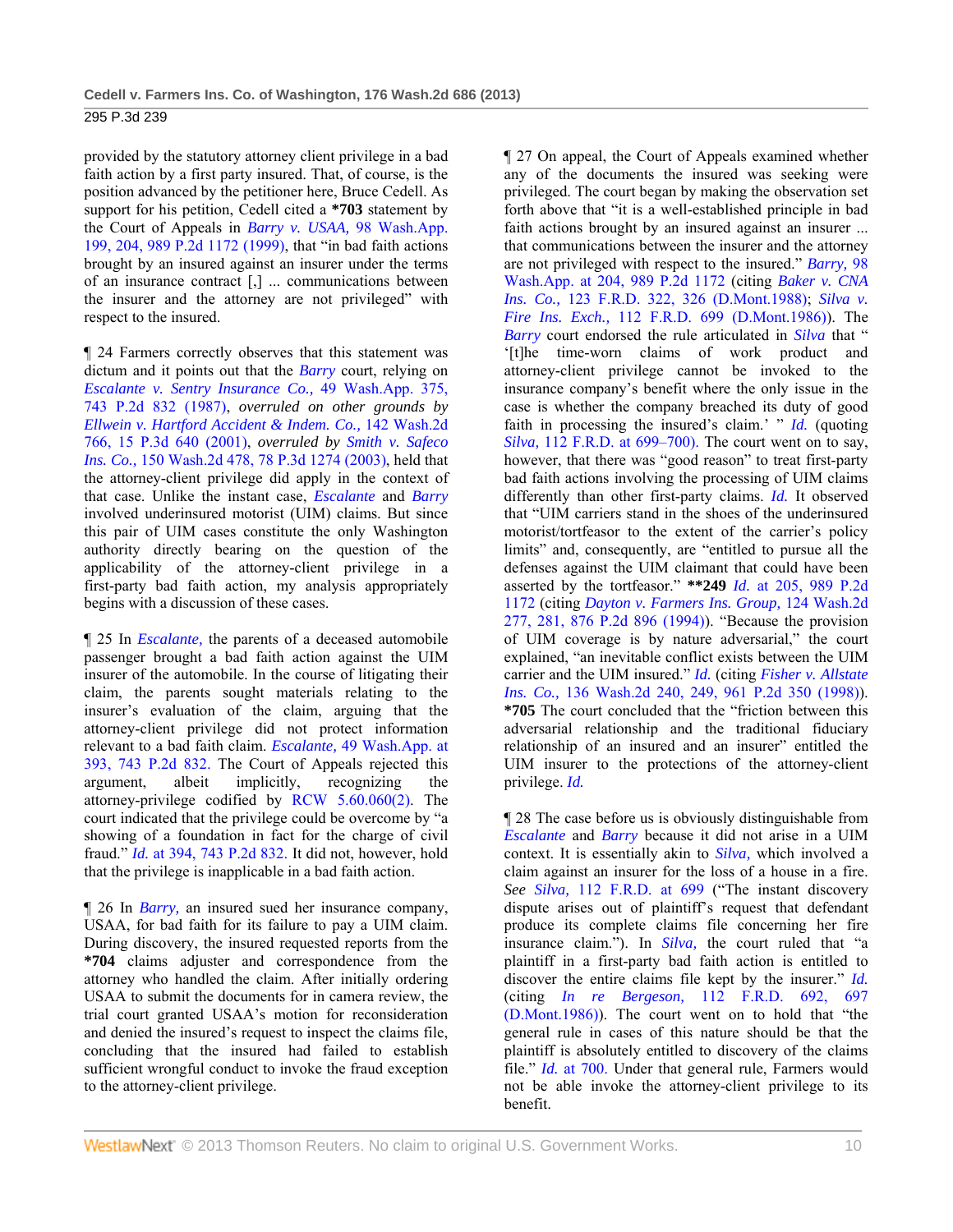¶ 29 In our judgment, however, the distinction between UIM and non-UIM cases should not be dispositive. The rule endorsed by the Court of Appeals in *Barry* is based on the notion that an insurer in a non-UIM situation is a true fiduciary. *See Barry,* 98 Wash.App. at 205, 989 P.2d 1172. But this court has repeatedly held that the relationship between insurer and insured is not a true fiduciary relationship. *See, e.g., St. Paul Fire & Marine Ins. Co. v. Onvia, Inc.,* 165 Wash.2d 122, 130 n. 3, 196 P.3d 664 (2008); *Safeco Ins. Co. of Am. v. Butler,* 118 Wash.2d 383, 389, 823 P.2d 499 (1992). Instead, a non-UIM, firstparty insurer has merely a quasi-fiduciary relationship with an insured. *Van Noy v. State Farm Mut. Auto. Ins. Co.,* 142 Wash.2d 784, 793, 16 P.3d 574 (2001). As the Supreme Court of Montana said in *Palmer ex rel. Diacon v. Farmers Insurance Exchange,* 261 Mont. 91, 861 P.2d 895, 906 (1993), "The nature of the relationship, not the nature of the cause of action, controls whether communications **\*706** between attorney and client can be discovered." Unlike a true fiduciary, an insurer is not required to put the interests of the insured ahead of its own. *Onvia,* 165 Wash.2d at 130 n. 3, 196 P.3d 664. Rather, it must give the interests of the insured *equal* consideration. *Id.* Indeed, an insurance company also has a duty to its shareholders and other policyholders " 'not to dissipate its reserves through the payment of meritless claims.' " *Bosetti v. U.S. Life Ins. Co. of City of N.Y.,* 175 Cal.App.4th 1208, 1237 n. 20, 96 Cal.Rptr.3d 744 (2009) (quoting *Jordan v. Allstate Ins. Co.,* 148 Cal.App.4th 1062, 1072, 56 Cal.Rptr.3d 312 (2007)). Thus, the "friction" that the court discussed in *Barry* is not limited to the UIM context. Given that an insurance company is entitled to give equal consideration to its own interests, it follows that it should be entitled to consult with counsel regarding its obligations under its policies. In our view, such communications should be protected by the attorney-client privilege in the absence of an applicable exception, such as the fraud exception discussed below.

¶ 30 As the Court of Appeals properly observed, "while an attorney's impressions may be relevant to a bad faith claim, an automatic removal of attorney-client privilege would frustrate the purpose of the attorney-client privilege without cause." *Cedell,* 157 Wash.App. at 275, 237 P.3d 309. Affording insurance companies the benefit of the attorney-client privilege will not, as has been suggested, enable the companies to conceal their entire claims files merely by employing attorneys as claims adjusters. In the present case, it is only the advice given by Hall to Farmers in his capacity as an attorney that is protected by the attorney-client privilege. *See* RCW  $5.60.060(2)(a)$  ( "communications made ... in the course

of professional employment"). In sum, we should hold that an insurer is entitled to the attorney-client privilege in a bad faith action by a first-party **\*\*250** insured in the absence of an applicable exception to the privilege.

¶ 31 Here, Cedell claims the fraud exception. The question, therefore, is this: does the fraud exception to the **\*707** attorney-client privilege require a party seeking disclosure to show actual fraud or is a factual showing of bad faith sufficient? In *Escalante,* the court observed that the fraud exception "is usually invoked only upon a prima facie showing of bad faith tantamount to civil fraud." *Escalante,* 49 Wash.App. at 394, 743 P.2d 832 (citing *United Servs. Auto. Ass'n v. Werley,* 526 P.2d 28 (Alaska 1974)). However, because of the proof problems inherent in requiring a prima facie showing at the discovery stage, the court held that "the privilege may be overcome by a showing of a foundation in fact for the charge of civil fraud." *Id.* (citing *Caldwell v. District Court,* 644 P.2d 26, 33 (Colo.1982)). *Escalante* further held that this showing could be accomplished after an in camera inspection of the relevant documents. The *Escalante* court adopted the two-step process developed by the Supreme Court of Colorado in *Caldwell* according to which a trial court first determines whether the party requesting in camera review has made a factual showing adequate to support a good faith belief by a reasonable person that " 'wrongful conduct' " sufficient to invoke the fraud exception has occurred, and if so, after subjecting the documents to in camera review, determines whether there is a "foundation in fact for the charge of civil fraud." *Id.* (quoting *Caldwell,* 644 P.2d at 33).

¶ 32 Unfortunately, the court in *Escalante* did not define the precise contours of "wrongful conduct sufficient to invoke the fraud exception" or "bad faith tantamount to civil fraud."1 In *Barry,* however, the Court of Appeals seemingly confined the fraud exception to actual fraud. After reviewing **\*708** the plaintiff's factual allegations, the court said, "While these allegations may be sufficiently supported by the record to establish a prima facie case of bad faith insurance ..., they do not, in and of themselves, constitute a good faith belief that USAA committed fraud." *Barry,* 98 Wash.App. at 206–07, 989 P.2d 1172. Accordingly, it held that the trial court's refusal to inspect the privileged documents in camera was not an abuse of discretion. *But see Seattle Nw. Sec. Corp. v. SDG Holding Co.,* 61 Wash.App. 725, 741, 812 P.2d 488 (1991) (remanding "for a hearing to determine whether there is sufficient basis for good faith belief by a reasonable person that SDG may have acted in bad faith," and directing the trial court to "order an in camera inspection of the documents" if it "finds that such a preliminary showing has been made").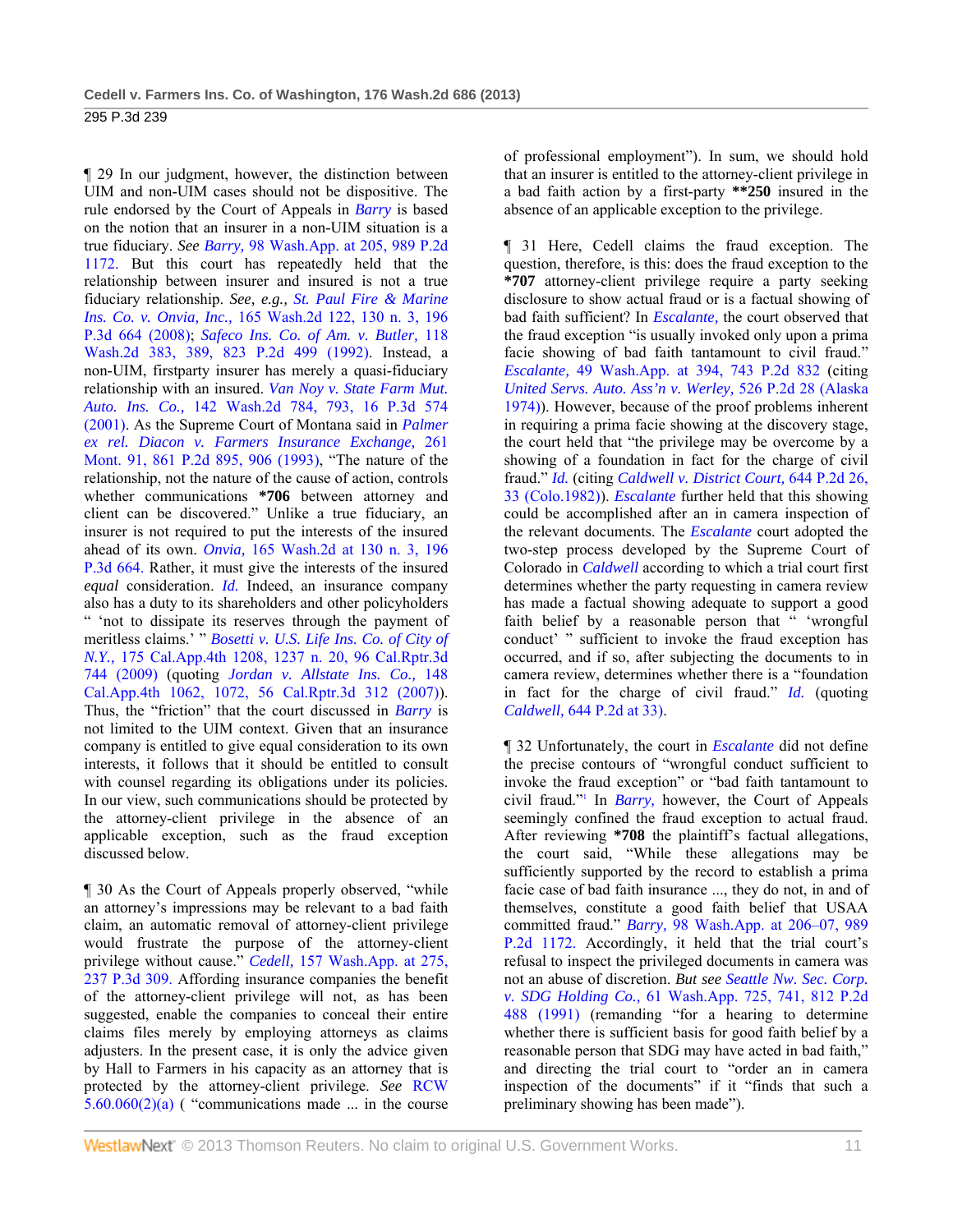¶ 33 The Court of Appeals' decision below is consistent with *Barry*. After identifying the "distinct" elements of fraud and bad faith, the court stated that "[t]o qualify for the fraud exception to the attorney-client privilege, the plaintiff must show fraud, as opposed to just bad faith." *Cedell,* 157 Wash.App. at 278, 237 P.3d 309. It noted that in the present case,

> The trial court found that (1) Farmers made a one-time offer of \$30,000 with an acceptance period that fell when Hall was out of town, (2) Farmers threatened to deny Cedell coverage without explanation, and (3) the damage to the house was eventually determined to be far more than Farmers' \$30,000 offer.

*Id.* Because there was "no evidence, for example, that Farmers knowingly misrepresented a material fact or that Cedell justifiably relied on a misrepresented material fact to his detriment," the Court of Appeals held that the trial court had abused its discretion by ordering an in camera review. *Id.*

**\*\*251** ¶ 34 The Court of Appeals' holding is also consistent with the view of the majority of jurisdictions that limit the exception to fraud. *See* 2 EDWARD J. IMWINKELRIED, THE NEW **\*709** WIGMORE: A TREATISE ON EVIDENCE: EVIDENTIARY PRIVILEGES § 6.13.2(d)(1), at 1171–75 (2d ed.2010). In *Freedom Trust v. Chubb Group of Insurance Companies,* 38 F.Supp.2d 1170, 1173 (C.D.Cal.1999), for example, the court observed that "bad faith denial of insurance coverage is not inherently similar to fraud" because it "need not implicate false or misleading statements by the insurer.... The gravamen of fraud, however, is falsity." Therefore, the court concluded that "there is no persuasive reason to include bad faith in the fraud exception to the lawyer-client privilege." *Id.* A substantial minority of jurisdictions, however, recognize a broader version of the exception encompassing communications intended to further any crime or tort. 2 Imwinkelried, *supra,* at 1174. The Ohio Supreme Court extended the exception to documents demonstrating an insurer's bad faith in denying insurance coverage, stating that " '[d]ocuments ... showing the lack of a good faith effort to settle ... are wholly unworthy of the protections afforded by any claimed privilege.' " *Boone v. Vanliner Ins. Co.,* 91 Ohio St.3d 209, 2001–Ohio–27, 744 N.E.2d 154, 157 (2001) (quoting *Moskovitz v. Mt. Sinai Med. Ctr.,* 69 Ohio St.3d 638, 1994–Ohio–324, 635 N.E.2d 331, 349 (1994)). Such documents, moreover, are discoverable without the

sort of preliminary showing of wrongful conduct required by *Escalante.* Rather, "in an action alleging bad faith denial of insurance coverage, the insured is entitled to discover claims file materials containing attorney-client communications related to the issue of coverage that were created prior to the denial of coverage."2 *Id.* at 158.

**\*710** ¶ 35 This court has said, "Because the [attorney-client] privilege sometimes results in the exclusion of evidence otherwise relevant and material, and may thus be contrary to the philosophy that justice can be achieved only with the fullest disclosure of the facts, the privilege is not absolute; rather, it is limited to the purpose for which it exists." *Dietz v. John Doe,* 131 Wash.2d 835, 843, 935 P.2d 611 (1997) (citing *Dike v. Dike,* 75 Wash.2d 1, 11, 448 P.2d 490 (1968)). The attorney-client privilege exists in order to allow the client to communicate freely with an attorney without fear of compulsory discovery. Although this purpose is served by protecting communications regarding prior wrongful conduct, the privilege should not encourage the perpetration of such conduct. Engaging an attorney in order to further the bad faith denial of insurance coverage represents an abuse of the attorney-client privilege. We should hold, therefore, that communications related to an attorney's aiding an ongoing or future commission of bad faith by an insurer are discoverable if an in camera inspection reveals a foundation in fact of such wrongful conduct, provided that the party seeking disclosure first makes a factual showing adequate to support a good faith belief by a reasonable person that such conduct has occurred.3

**\*\*252 \*711** ¶ 36 In the present case, the trial court properly found that the facts alleged by Cedell supported a good faith belief that wrongful conduct sufficient to invoke the fraud exception has occurred; however, it did not meaningfully perform the second step of *Escalante* and subject Farmers' claims file to in camera review, basing its order compelling discovery of the entire file on the erroneous ground that an insurer is not entitled to the attorney-client privilege in a first-party bad faith action. I emphasize the points that in camera inspection is critical and the attorney-client privilege is not defeated merely by a claim of bad faith.

¶ 37 In sum, we should affirm the Court of Appeals' holding that an insurer may invoke the attorney-client privilege in a bad faith action by a first-party insured, but reverse its holding that the fraud exception to the attorney-client privilege is limited to "actual fraud." As I have indicated, the exception applies to communications related to an attorney's aiding an ongoing or future commission of bad faith by an insurer. We should also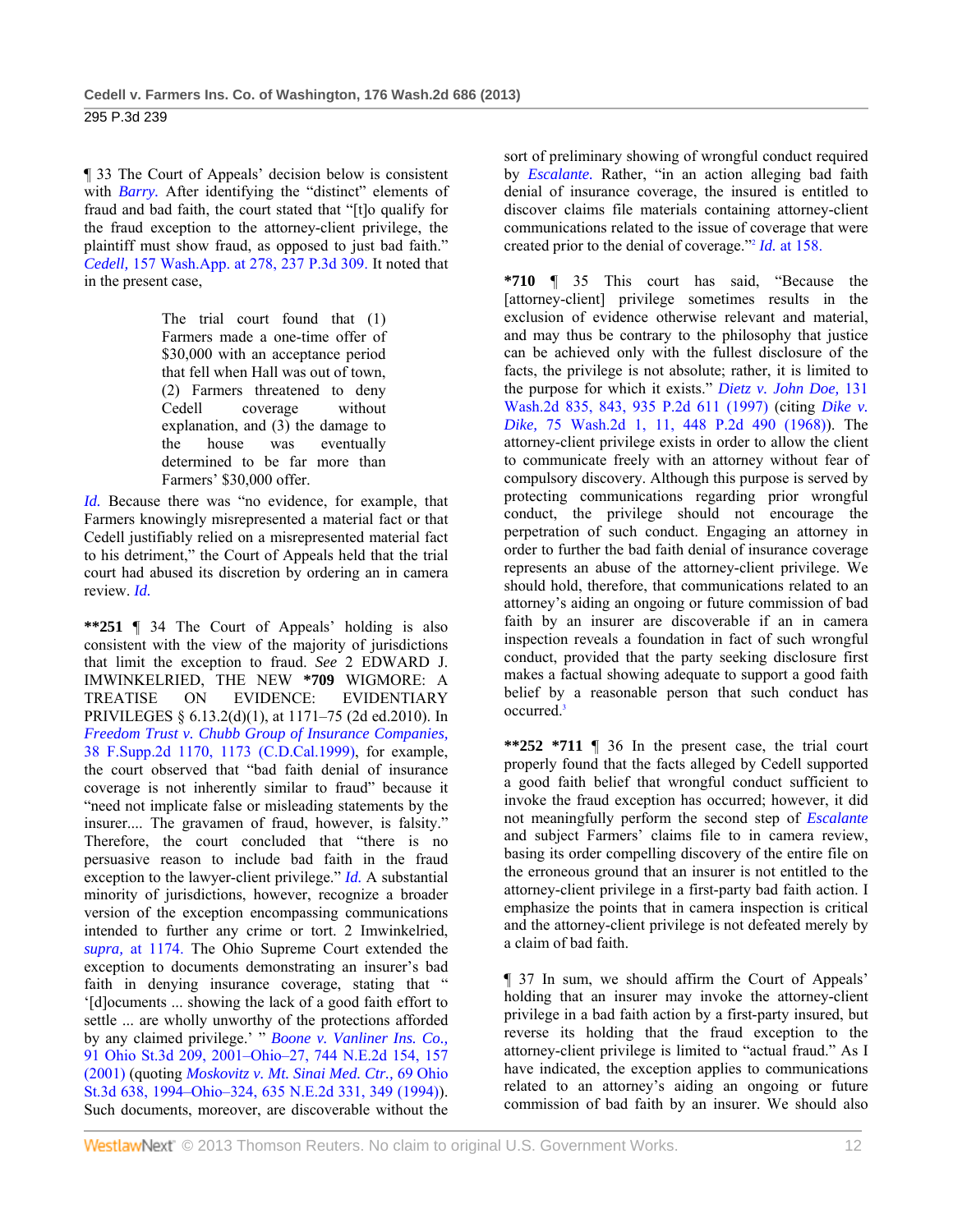affirm the Court of Appeals' reversal of sanctions and remand this matter to the judge who presided over this case with instructions to conduct an in camera inspection of Farmers' claim file consistent with this dissent.

Justice.

**Parallel Citations** 

295 P.3d 239

#### WE CONCUR: JAMES M. JOHNSON, SUSAN OWENS, Justices, and BARBARA A. MADSEN, Chief

#### Footnotes

- Justice Tom Chambers is serving as a justice pro tempore of the Supreme Court pursuant to Washington Constitution article IV, section 2(a).
- $1$  Apparently, Ackley had admitted that she and others at the house might have consumed methamphetamine on the day of the fire. Cedell himself swore under oath that he had not consumed methamphetamines and did not know Ackley had.
- <sup>2</sup> The redacted claims file suggests that Cedell called Farmers to tell them about the fire on November 27, 2006, two days after the fire.
- 3 The Court of Appeals misapprehended the application of the fraud exception. Both *Escalante* and *Barry* involved UIM claims in which the insurer was entitled to assert the attorney-client privilege.
- <sup>4</sup> Of course, there is no reason to limit the grounds for piercing the privilege in the UIM context to civil fraud; it was merely the particular grounds at issue in that case. Since conduct short of fraud constitutes bad faith, requiring a threshold showing of fraud to reach critical evidence requires too much. *Indus. Indem. Co. of the Nw., Inc. v. Kallevig,* 114 Wash.2d 907, 917, 792 P.2d 520 (1990) ("an insurer's denial of coverage, without reasonable justification, constitutes bad faith"). As a leading treatise notes, bad faith in this context "is not the equivalent of actual fraud." 14 LEE R. RUSS & THOMAS F. SEGALLA, COUCH ON INSURANCE 3D § 204:116, at 204–140 (2005). In the context of first party insurance, bad faith may often be tantamount to civil fraud.
- <sup>5</sup> Where an attorney is acting in more than one role, insurers may wish to set up and maintain separate files so as not to co-mingle different functions.
- 6 An asserted attorney-client privilege may also be subject to CR 26(b)(4). CR 26(b)(4) provides:

*Trial Preparation: Materials.* Subject to the provisions of subsection (b)(5) of this rule, a party may obtain discovery of documents and tangible things otherwise discoverable under subsection (b)(1) of this rule and prepared in anticipation of litigation or for trial by or for another party or by or for that other party's representative (including his attorney, consultant, surety, indemnitor, insurer, or agent) only upon a showing that the party seeking discovery has substantial need of the materials in the preparation of his case and that he is unable without undue hardship to obtain the substantial equivalent of the materials by other means. In ordering discovery of such materials when the required showing has been made, the court shall protect against disclosure of the mental impressions, conclusions, opinions, or legal theories of an attorney or other representative of a party concerning the litigation.

- Justice Gerry L. Alexander is serving as a justice pro tempore of the Supreme Court pursuant to Washington Constitution article IV, section 2(a).
- 1 Notably, the authorities the court cited in *Escalante,* namely *Werley* and *Caldwell,* acknowledged that there was a division of opinion in cases as to whether the fraud exception embraced bad faith falling short of actual fraud. *See Caldwell,* 644 P.2d at 32 n. 5 ("Because the present case involves a claim of fraud, we need not and do not reach the question of whether this exception to the attorney-client privilege extends to other forms of tortious conduct."); *Werley,* 526 P.2d at 32 n. 12 ("In the case at bar it is unnecessary for us to choose between ['civil fraud' and 'tort' because] we find the alleged conduct of the petitioner to be both 'fraudulent' and 'tortious'."); *see also* 2 EDWARD J. IMWINKELRIED, THE NEW WIGMORE: A Treatise on Evidence: Evidentiary Privileges § 6.13.2(d)(1), at 1170 (2d ed. 2010) ("There is a split of authority over the breadth of the exception.").
- 2 Amicus Washington State Association for Justice Foundation (WSAJF) urges this court to adopt such a bright-line rule. *See* WSAJF Amicus Curiae Br. at 19. As Farmers points out, however, *Boone* was superseded by statute. Resp't's Answer to WSAJF Amicus Curiae Br. at 17 n. 5. In 2006, the Ohio General Assembly amended Ohio Revised Code Annotated § 2317.02(A) to